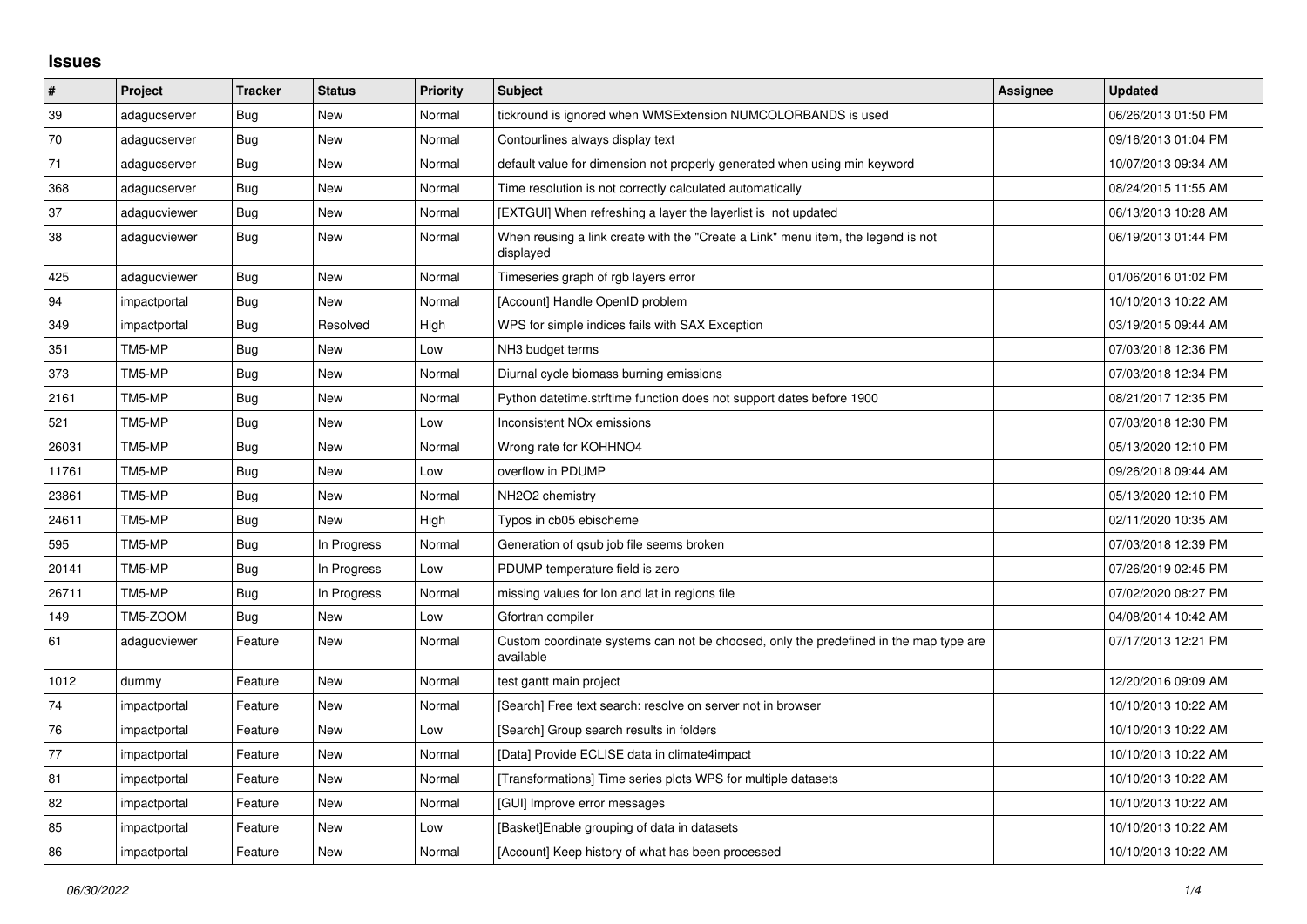| $\vert$ #    | Project      | <b>Tracker</b> | <b>Status</b> | Priority | <b>Subject</b>                                                                   | <b>Assignee</b> | <b>Updated</b>      |
|--------------|--------------|----------------|---------------|----------|----------------------------------------------------------------------------------|-----------------|---------------------|
| 87           | impactportal | Feature        | New           | Normal   | [Map & Plot] Enable to select multiple data from basket for plotting and mapping |                 | 10/10/2013 10:22 AM |
| 89           | impactportal | Feature        | <b>New</b>    | Normal   | [Map&Plot]Generic data selection widget                                          |                 | 10/10/2013 10:22 AM |
| $ 90\rangle$ | impactportal | Feature        | New           | Normal   | [Use cases] Precoocked data selection widget with use case data                  |                 | 10/10/2013 10:22 AM |
| 91           | impactportal | Feature        | New           | Normal   | [Basket] Move Basket in menu bar                                                 |                 | 10/10/2013 10:22 AM |
| 350          | impactportal | Feature        | New           | Normal   | Add a link to go to the basket at the bottom of the data discovery page          |                 | 03/19/2015 10:59 AM |
| 75           | impactportal | Feature        | Resolved      | Normal   | [Search]Move backend to ESGF search                                              |                 | 07/15/2014 02:10 PM |
| 80           | impactportal | Feature        | Resolved      | Normal   | [Transformation] CDO indices calculations as WPS service                         |                 | 03/19/2015 10:04 AM |
| 83           | impactportal | Feature        | Resolved      | Normal   | [Basket]Add 'Remove all' button                                                  |                 | 03/19/2015 09:58 AM |
| 84           | impactportal | Feature        | Resolved      | Normal   | [Basket]Enable sorting on basket                                                 |                 | 03/19/2015 09:57 AM |
| 88           | impactportal | Feature        | Resolved      | Normal   | [Basket]Create widget for basket access in all portal elements                   |                 | 03/19/2015 09:56 AM |
| 92           | impactportal | Feature        | Resolved      | High     | [Test] Create a test environment to test new versions of climate4impact          |                 | 03/19/2015 09:55 AM |
| 93           | impactportal | Feature        | Resolved      | Normal   | [Basket] Add a "Get All" button to retrieve all items at once                    |                 | 03/19/2015 09:56 AM |
| 1013         | subproject 1 | Feature        | <b>New</b>    | Normal   | test subproject task gantt                                                       |                 | 12/20/2016 09:10 AM |
| 440          | TM5-MP       | Feature        | New           | Low      | Assumption in calculation of friction velocity over land                         |                 | 07/03/2018 12:51 PM |
| 10221        | TM5-MP       | Feature        | In Progress   | Normal   | MOGUNTIA and KPP                                                                 |                 | 09/20/2018 01:59 PM |
| 12101        | TM5-MP       | Feature        | New           | Low      | Updating Corner halo grid boxes                                                  |                 | 10/10/2018 03:39 PM |
| 8931         | TM5-MP       | Feature        | In Progress   | Low      | removing dependence on HDF4                                                      |                 | 11/18/2019 02:07 PM |
| 23221        | TM5-MP       | Feature        | In Progress   | Normal   | Remapping of M7 dry/wet radii from restart file missing                          |                 | 12/05/2019 11:07 AM |
| 8611         | TurboWin     | Feature        | New           | Normal   | displaying latest obs                                                            |                 | 12/19/2017 09:36 AM |
| 8621         | TurboWin     | Feature        | <b>New</b>    | Normal   | WOW upload                                                                       |                 | 12/19/2017 09:42 AM |
| 8641         | TurboWin     | Feature        | New           | Normal   | plot position offline                                                            |                 | 12/19/2017 09:44 AM |
| 8651         | TurboWin     | Feature        | <b>New</b>    | Normal   | update to WMO cloud atlas                                                        |                 | 12/19/2017 09:46 AM |
| 8661         | TurboWin     | Feature        | New           | Normal   | instruction videos                                                               |                 | 12/19/2017 09:49 AM |
| 8671         | TurboWin     | Feature        | <b>New</b>    | Normal   | option to insert Relative Humidity                                               |                 | 12/19/2017 09:59 AM |
| 8681         | TurboWin     | Feature        | New           | Normal   | SOG and COG computing                                                            |                 | 12/19/2017 10:03 AM |
| 73           | impactportal | Support        | Resolved      | Normal   | [ESG Security] No 'view' on data located at other ESG nodes as BADC and DKRZ     |                 | 07/15/2014 02:10 PM |
| 439          | TM5-MP       | Task           | New           | Low      | Treatment of ice clouds in photolysis                                            |                 | 07/03/2018 12:35 PM |
| 10281        | TM5-MP       | Task           | New           | Low      | Dry deposition of gas-phase H2SO4 and DMS                                        |                 | 07/03/2018 12:51 PM |
| 8631         | TurboWin     | Task           | New           | Normal   | Help files update                                                                |                 | 12/19/2017 09:43 AM |
| 26231        | PyCAMA       | Support        | New           | Normal   | [PyCAMA] Verify configuration of PyCAMA for daily extractions                    | Jacques Claas   | 12/01/2020 05:30 PM |
| 28421        | PyCAMA       | Support        | New           | Normal   | Prepare for version 2 quality control monitoring.                                | Jacques Claas   | 12/01/2020 05:39 PM |
| 26241        | PyCAMA       | Support        | In Progress   | Normal   | [PyCAMA] Supply list of up to 12 parameters you want to follow over time         | Jacques Claas   | 12/01/2020 05:34 PM |
| 14161        | PyCAMA       | Support        | Feedback      | Normal   | Time dependent QC questionnaire                                                  | Jacques Claas   | 04/28/2020 09:59 AM |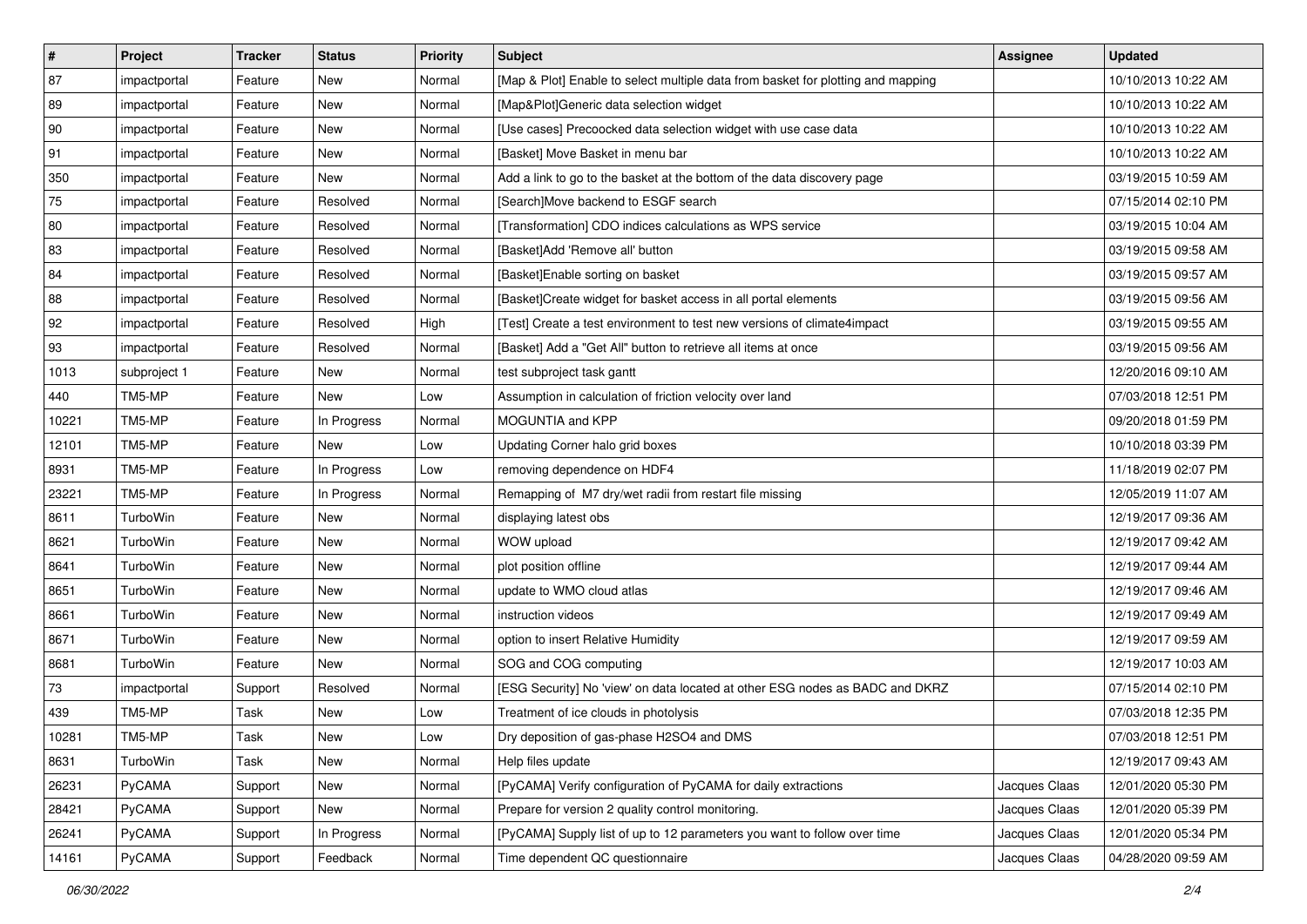| $\pmb{\#}$ | Project      | <b>Tracker</b> | <b>Status</b> | <b>Priority</b> | <b>Subject</b>                                                                                             | Assignee             | <b>Updated</b>      |
|------------|--------------|----------------|---------------|-----------------|------------------------------------------------------------------------------------------------------------|----------------------|---------------------|
| 28431      | PyCAMA       | Support        | Feedback      | Normal          | [PyCAMA] How long should the daily reports be available once the time-dependent<br>monitoring is in place? | Jacques Claas        | 10/15/2020 10:26 AM |
| 362        | TM5-MP       | <b>Bug</b>     | New           | Normal          | Dry deposition total for agreggated NOx                                                                    | Jason Williams       | 06/24/2015 02:06 PM |
| 367        | TM5-MP       | Feature        | New           | Low             | Heterogeneous reaction rates for bulk aerosol version                                                      | Jason Williams       | 07/03/2018 12:36 PM |
| 372        | adagucserver | <b>Bug</b>     | New           | Normal          | [KDC WCS] Web Coverage Service on point data does not function correctly                                   | Maarten Plieger      | 09/09/2015 07:28 AM |
| 161        | adagucserver | Bug            | Resolved      | Normal          | Point datasets where the data starts with a nodata value are not displayed at all                          | Maarten Plieger      | 07/25/2014 12:46 PM |
| 62         | adagucserver | <b>Bug</b>     | Resolved      | Normal          | Special tokens like < and > are not encoded in the GetCapabilities document                                | Maarten Plieger      | 07/25/2014 12:05 PM |
| 158        | impactportal | Bug            | Resolved      | Normal          | [OPENDAP] Wrong HTTP status code when file is missing: 403 instead of 404.                                 | Maarten Plieger      | 03/19/2015 09:53 AM |
| 210        | impactportal | <b>Bug</b>     | Resolved      | Normal          | OpenID composer accepts only names from 3 characters or more                                               | Maarten Plieger      | 03/19/2015 09:52 AM |
| 159        | impactportal | Bug            | Resolved      | Normal          | [WPS] When submitting a WPS job, the XML status document is sometimes not directly<br>available --> Error  | Maarten Plieger      | 03/19/2015 09:52 AM |
| 40         | adagucserver | Feature        | Resolved      | Normal          | Highest value in Legend is not necessarily highest value in the map                                        | Maarten Plieger      | 07/25/2014 12:06 PM |
| 17921      | PyCAMA       | <b>Bug</b>     | New           | Low             | O3 Histogram plots y-label                                                                                 | Maarten Sneep        | 05/25/2020 08:20 AM |
| 19181      | PyCAMA       | <b>Bug</b>     | New           | Normal          | Date reported on Input data per granule possibly incorrect for offline                                     | <b>Maarten Sneep</b> | 05/25/2020 08:27 AM |
| 26181      | PyCAMA       | Bug            | New           | Normal          | [PyCAMA] Time assigned to time-slice                                                                       | <b>Maarten Sneep</b> | 06/02/2020 09:27 AM |
| 32511      | PyCAMA       | <b>Bug</b>     | New           | Normal          | use of coregistration package in loop crashes without warning ("terminated")                               | Maarten Sneep        | 08/19/2021 11:24 AM |
| 27221      | PyCAMA       | <b>Bug</b>     | Resolved      | Normal          | [PyCAMA] crash when encountering empty files                                                               | Maarten Sneep        | 07/28/2020 01:24 PM |
| 27251      | PyCAMA       | Bug            | Resolved      | Normal          | [PyCAMA] incompatibility with python 3.3                                                                   | Maarten Sneep        | 07/24/2020 08:23 AM |
| 28981      | PyCAMA       | <b>Bug</b>     | Resolved      | Normal          | [PyCAMA] Hard crash when processing NPP data                                                               | <b>Maarten Sneep</b> | 11/27/2020 11:54 AM |
| 33291      | PyCAMA       | <b>Bug</b>     | Resolved      | Normal          | [PDGS-ANOM-8804] Processing error on ALH                                                                   | <b>Maarten Sneep</b> | 10/05/2021 05:33 PM |
| 34921      | PyCAMA       | <b>Bug</b>     | Resolved      | Normal          | Requested time not covered in CTM file                                                                     | <b>Maarten Sneep</b> | 03/21/2022 09:52 AM |
| 35711      | PyCAMA       | <b>Bug</b>     | Resolved      | Normal          | Delete useless get_pressures function in TM5_profile.py                                                    | Maarten Sneep        | 03/21/2022 09:48 AM |
| 1146       | PyCAMA       | Bug            | Feedback      | Normal          | Non-synchronized variables yield bogus results                                                             | Maarten Sneep        | 12/09/2020 10:44 AM |
| 944        | PyCAMA       | Feature        | In Progress   | Normal          | Documentation of internal workings of PyCAMA                                                               | <b>Maarten Sneep</b> | 12/09/2020 11:13 AM |
| 9311       | PyCAMA       | Feature        | New           | Normal          | Processing status & lineage as table                                                                       | <b>Maarten Sneep</b> | 05/25/2020 08:48 AM |
| 26171      | PyCAMA       | Feature        | New           | Normal          | [PyCAMA] Skip L3 data in concatenation tool                                                                | Maarten Sneep        | 06/02/2020 09:25 AM |
| 558        | PyCAMA       | Feature        | In Progress   | Normal          | Coregistration                                                                                             | <b>Maarten Sneep</b> | 11/06/2018 05:47 PM |
| 1511       | PyCAMA       | Feature        | Resolved      | Normal          | Synchronization of variables                                                                               | <b>Maarten Sneep</b> | 08/21/2020 07:37 AM |
| 27361      | PyCAMA       | Feature        | Resolved      | Normal          | [PyCAMA] record the file names of the input granules.                                                      | Maarten Sneep        | 07/29/2020 03:23 PM |
| 35721      | PyCAMA       | Feature        | Resolved      | Normal          | Speed up get profiles and get temperature by numba                                                         | Maarten Sneep        | 03/21/2022 10:55 AM |
| 15151      | PyCAMA       | Feature        | Feedback      | Normal          | Handling background correction parameters for SO2 and HCHO                                                 | Maarten Sneep        | 05/25/2020 08:47 AM |
| 15161      | PyCAMA       | Feature        | Feedback      | Normal          | Better handle wavelength calibration parameters in UPAS products                                           | <b>Maarten Sneep</b> | 05/25/2020 08:49 AM |
| 13811      | PyCAMA       | Support        | New           | Normal          | PyCAMA L2QC Reporting Bugs                                                                                 | Maarten Sneep        | 04/28/2020 11:43 AM |
| 27841      | PyCAMA       | Support        | New           | Normal          | [PyCAMA] update filters for HCHO (possibly others) to exclude data with QA value < 0.5                     | Maarten Sneep        | 10/20/2020 11:43 AM |